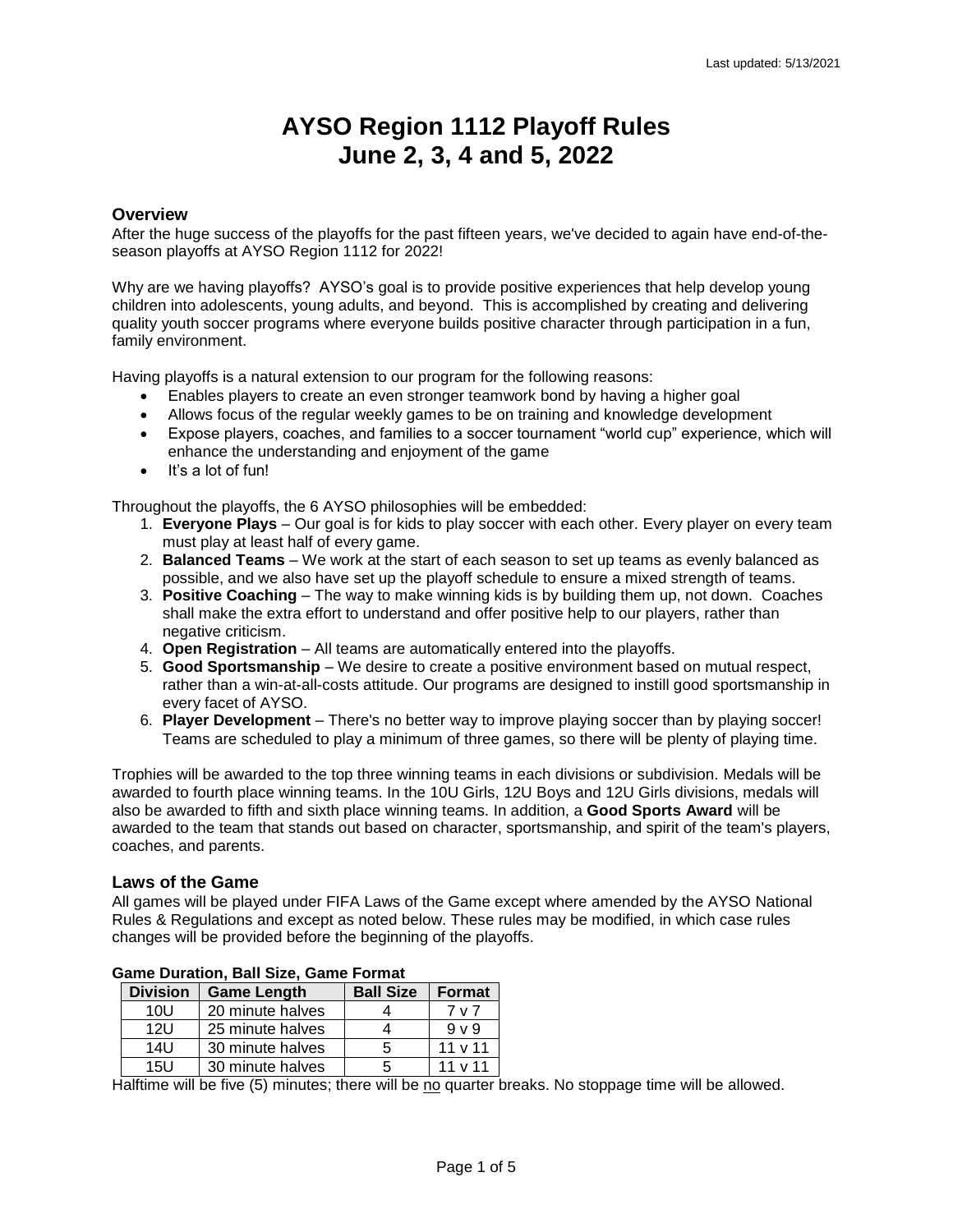#### **Start of the Game**

Teams should be ready to check-in at their designated field twenty (20) minutes prior to game time. The home team is the team listed first in all matches and will choose the side of the field they wish to defend. The away team will get the kick-off to start the game. All games must start and end on time. The home team shall provide the game ball.

#### **Substitution**

Unlimited substitution will be allowed with referee approval in the following situations:

- a) Before a throw-in in your favor.
- b) Before a goal kick by either team.
- c) After a goal has been scored by either team.
- d) At half-time.
- e) In case of an injury.

If a team is substituting during own throw-in, the opponent may also substitute.

Substitutes have to await referee's permission to enter the field at the halfway line. Substitutes are to be at the halfway line before the ball goes out of play.

#### **Everyone Plays**

All players on a team should be on the team's regular Spring 2022 season team roster as provided by the division coordinator, and have played with the team during the regular Spring 2022 season (will be verified). Each player must play at least ½ of every game.

#### **Failure to Show - Forfeits**

A minimum of five players constitutes a team for 7v7, with the minimum increasing to six players for 9v9 and seven players for 11v11, respectively. Teams with fewer than the minimum number of players will be given a ten minute grace period beyond the scheduled kickoff time before a forfeit is declared. Any team that withdraws or fails to play a match will forfeit that match. The Playoffs Committee will make the final decision if a forfeit shall be allowed depending upon extenuating circumstances that may have prevented a team from making the game on time. If the forfeit is determined, the winning team will be awarded a score of 3-0 (not considered a shut-out) and will receive the appropriate points for that score. If a team doesn't have enough players to field a whole team, then the other team may play with the same number of players on the field, but is not required to. The decision whether to play down or not is up to the coach of the team that does have enough players to field a whole team.

Please note that this rule has not been added to the Playoff Rules to give coaches a tool to win at all cost, but to give the coach of the team that does have enough players to field a whole team the possibility to balance the game if the other team would show up for the game primarily with their more skillful players. In this context, we would like to remind everybody of our "Good Sportsmanship" philosophy.

#### **Scoring Format**

Three (3) points will be awarded for a win, one (1) point for a tie and zero (0) points for a loss. In the event of ties in total point's standings at the end of preliminary pool games, the following sequence will be used to determine final standings winners and wild card teams:

- 1. Head to head competition between teams that are tied (only applicable if 2 teams are tied)
- 2. Number of shut-outs (a 0-0 tie, forfeit or abandoned game is not a shutout).
- 3. Fewest goals allowed
- 4. Best goal difference for all games (maximum 3 goals differential per game)
- 5. Coin Toss

#### **Game Score Reporting**

The referee will ensure that score cards are properly completed, signatures obtained, and the scores recorded at the end of each game. The team coach or team representative from both teams must sign the score card at the conclusion of each game, before leaving the field area.

It is the responsibility of the referee or the winning team to deliver the completed and signed Score Card to the Playoffs Headquarters promptly at the conclusion of each game.

Scores and standings will be published at the Playoffs Headquarters, and on the Playoffs page on our website at [www.ayso-cr.org.](http://www.ayso-cr.org/) The website will be updated at minimum Friday before midnight, Saturday before midnight and Sunday afternoon after the last preliminary pool game has been played.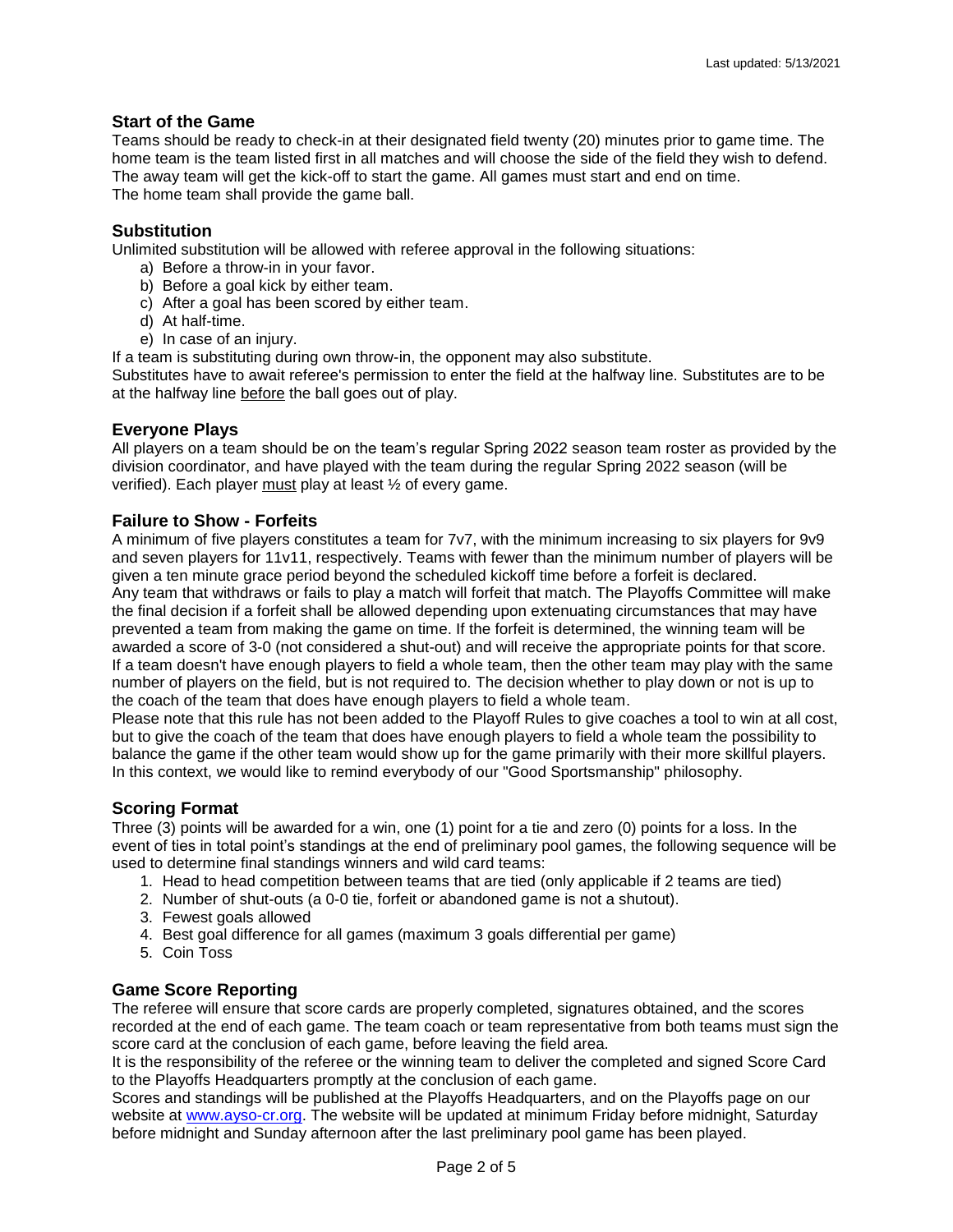#### **Tiebreakers for Finals**

Games that are tied at the end of regulation time will end as a tie in the preliminary rounds. In the event of a tie in a final game, penalty kicks will be taken as listed below to determine a winner. In the event that penalty kicks must be used to determine a winner, the format will be as follows:

- a) Each team will select five (5) players to kick. Any player of the team may be selected, including substitutes.
- b) Teams will alternate kicks first team to kick will be determined by the referee's coin flip
- c) If the score remains tied after five (5) kicks, teams will alternate kicks one at a time until a winner is determined
- d) All eligible players must kick before any eligible player can repeat
- e) Goalkeepers may be changed after any shot

#### **Schedule**

- Teams will be scheduled to play a minimum of three games. (Unless the team was awarded a bye.)
- Divisions with more than 5 teams will be divided into two or more pools. Teams will be seeded into the pools based on their win/loss record for the Fall 2021 season. In divisions with an odd number of teams, the best seeded team will have a bye for one game. A 3-0 win will be awarded for the bye (considered a shut-out).
- Games will be played rain or shine. Only unsafe weather conditions (i.e. lightning) will cancel a game.

#### **10U Boys**

Division is divided into two subdivisions of 3 pools (subdivision A, B, C and subdivision D, E, F). The 1st ranked team of each pool will advance to the finals for their respective subdivision as well as 2nd ranked team with the most points in each subdivision. For each subdivision, the two 1st ranked teams with the most points will play for the 1st and 2nd place trophies. The 1st ranked team with the third most points and the 2nd ranked team with the most points will play for the 3rd place trophies and 4th place medals.

#### **10U Girls**

Division is divided into 4 pools. The 1st ranked team of each pool will advance to the finals. The two 1st ranked teams with the most points will play for the 1st and 2nd place trophies. The other two 1st ranked teams will play for the 3rd place trophies and 4th place medals. The two 2nd ranked teams with the most points will play for the 5th place and 6th place medals.

#### **12U Boys**

Division is divided into 4 pools. The 1st ranked team of each pool will advance to the finals. The two 1st ranked teams with the most points will play for the 1st and 2nd place trophies. The other two 1st ranked teams will play for the 3rd place trophies and 4th place medals. The two 2nd ranked teams with the most points will play for the 5th place and 6th place medals.

#### **12U Girls**

Division is divided into 3 pools. The 1st ranked team of each pool will advance to the finals. The two 1st ranked teams with the most points will play for the 1st and 2nd place trophies. The 1st ranked team with the third most points and the 2nd ranked team with the most points will play for the 3rd place trophies and 4th place medals. The two 2nd ranked teams with the second and third most points will play for the 5th place and 6th place medals.

#### **14U Boys**

Division is divided into 3 pools. The 1st ranked team of each pool will advance to the finals. The two 1st ranked teams with the most points will play for the 1st and 2nd place trophies. The 1st ranked team with the third most points and the 2nd ranked team with the most points will play for the 3rd place trophies and 4th place medals.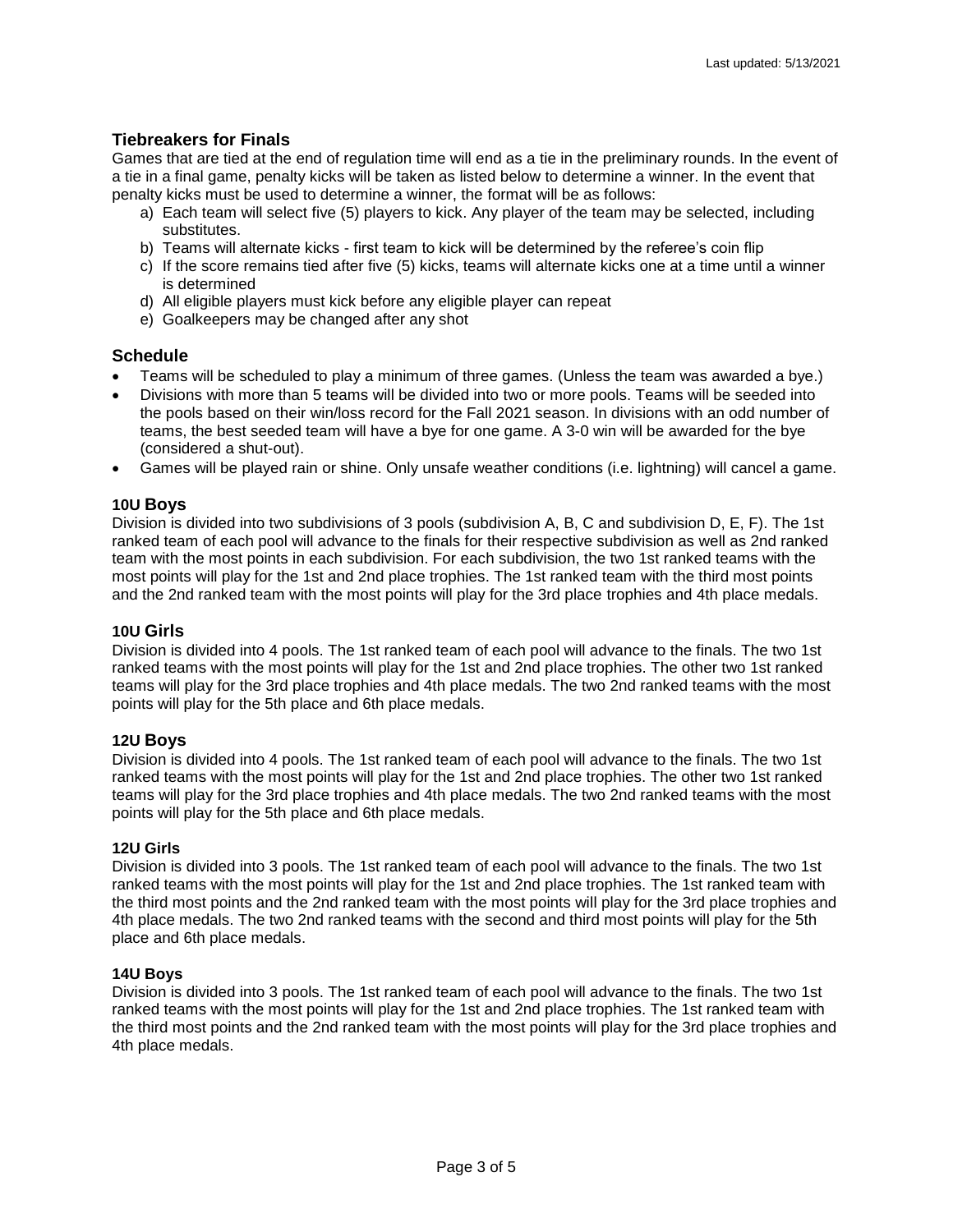#### **14U Girls**

Division is divided into 2 pools. The 1st ranked team of each pool will advance to the finals. The two 1st ranked teams will play for the 1st and 2nd place trophies. The two 2nd ranked teams will play for the 3rd place trophies and 4th place medals.

#### **15U Coed**

Teams will play round robin. First and second ranked teams will be awarded 1st and 2nd place trophies respectively. In the event of a tie in total points standing after the last game, then the tiebreakers listed in the "Scoring Format" section apply. If the teams are still tied after applying the fourth tiebreaker, then penalty kicks will be taken as described in the "Tiebreakers for Finals" section to determine a winner.

#### **Uniforms**

Team listed first ('*Home Team*') wears green jersey and green socks. Other team ('*Away Team*') wears blue jersey and black socks. This also applies to finals. So please make sure that players bring both uniforms to the playoff games.

In the 15U division, the team listed first ('*Home Team*') wears neon-yellow jersey, while the other team ('*Away Team*') wears maroon jersey

#### **Awards**

All players on teams placing 1st, 2<sup>nd</sup> or 3<sup>rd</sup> will receive trophies and teams placing 4<sup>th</sup> will receive medals. All players on teams in the 12U Boys and 12U Girls divisions placing 5<sup>th</sup> or 6<sup>th</sup> will also receive medals (10U Girls, 12U Boys and 12U Girls division only). Trophies will be handed to the winning teams at Playoffs Headquarters immediately following the finals.

#### **Playoffs Committee**

The Playoffs Committee consists of the members Board of Directors of AYSO Region 1112. The Playoffs Committee reserves the right and authority to:

- a) Relocate and / or reschedule match times
- b) Reduce up to half the duration of matches
- c) Suspend a match without necessarily terminating it and then resuming the match.
- d) Decide pairings for finals.
- e) Decide the final tournament standings and trophy/medal winners
- f) Make any other decisions as necessary to accommodate unexpected situations and/or weather.
- g) Playoffs Committee and referee decisions and/or interpretations are final NO PROTESTS ARE ALLOWED.

#### **Player, Coach, Parent, Spectator Conduct**

Players and coaches of both teams will take the same side of the field. All other people must be on the opposite side of the field. Derogatory remarks about or to opposing teams, their supporters or the referees shall be grounds for dismissal from the Tuma Soccer Complex. Coaches are responsible for the conduct of players, parents, coaches and spectators at the field. If complaints regarding the conduct of any person on a team or a supporter of a team are received, the Playoffs Committee may ask any and/or all such people to leave the tournament, declare any remaining games a forfeit.

#### **Cautions-Suspensions**

There are no yellow card accumulations to the next game. A player who receives a red card will sit out the rest of that game and is suspended from participation in the next game as well. No substitution may be made for the ejected player during the game the red card was issued. Red cards must be reported at the Playoffs Headquarters immediately following the game.

#### **Playoffs Headquarters**

Playoffs Headquarters will be located in a tent directly west from the pavillion.

Playoffs Committee AYSO Region 1112